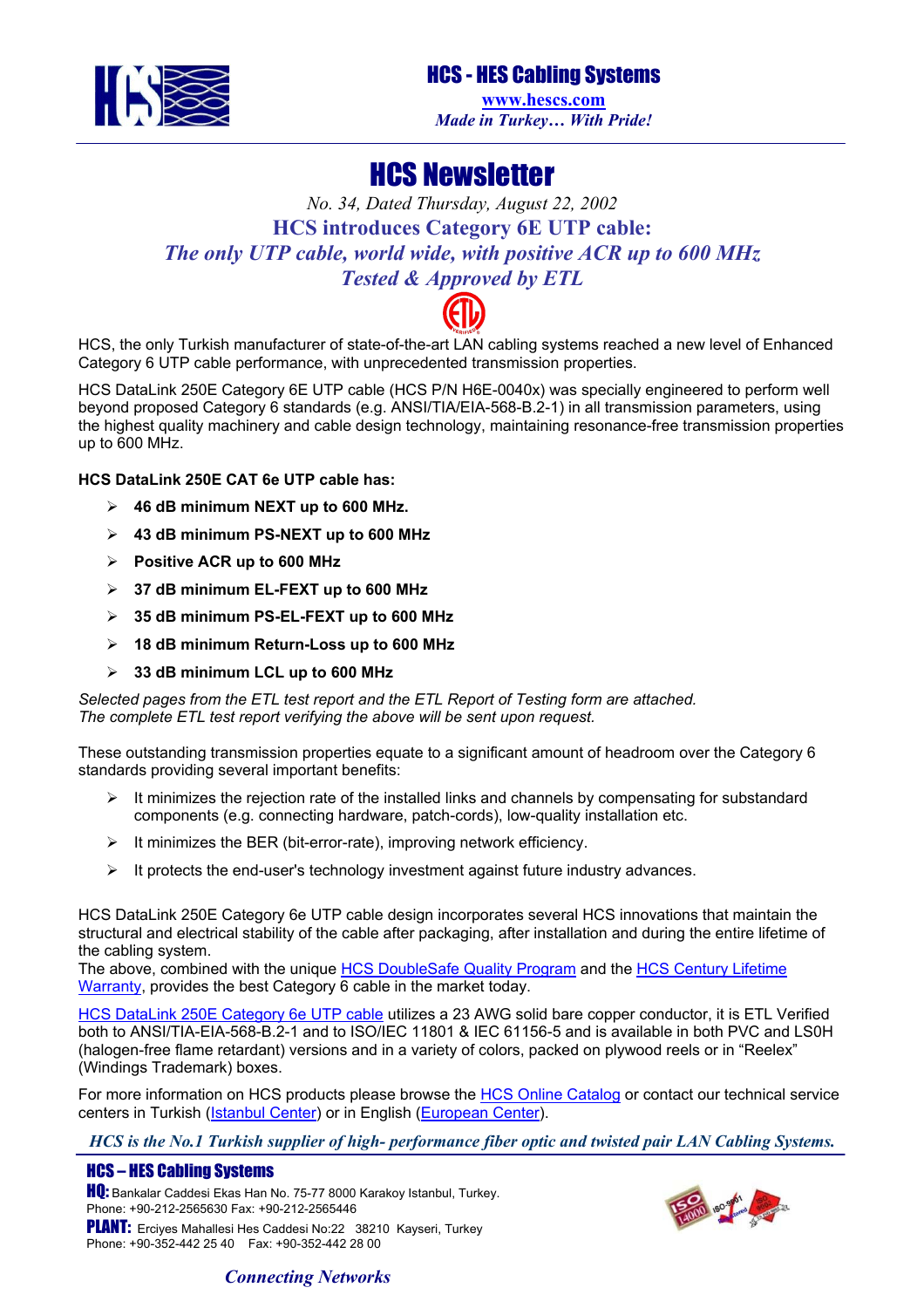### **Attachments**

#### **1. ETL Test results: NEXT tested up to 600 MHz:**



| Client              | <b>HCS</b>                                        | Report No.   | 3029582-001 |  |  |
|---------------------|---------------------------------------------------|--------------|-------------|--|--|
| Specification       | TIA 568B2-1 - Cat 6 Cable S600 L600<br>anasa y    |              |             |  |  |
| Part No             | H6E-00401                                         | Length(m)    | 100         |  |  |
| <b>Test Started</b> | 8/19/02 12:51:09 PM                               | Temperature  | 21 °C       |  |  |
| Comments            | Initial-4 Pair-23 AWG-UTP-Non-Plenum-S600 L600MHz |              |             |  |  |
| Technician          | David Ayers                                       | Test Status: | PASS        |  |  |













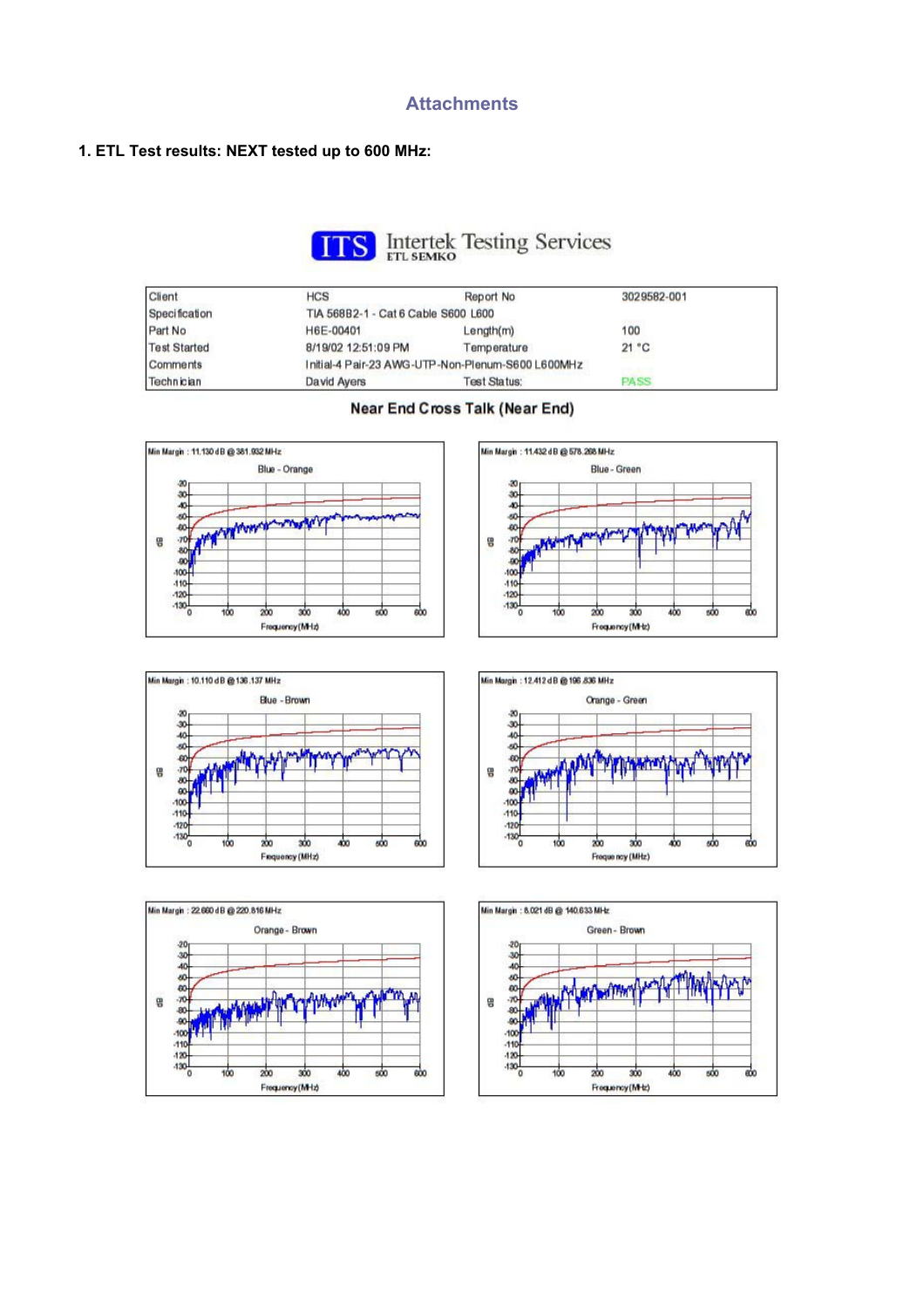

# **S** Intertek Testing Services

| Client              | <b>HCS</b>                                        | Report No.          | 3029582-001    |  |  |
|---------------------|---------------------------------------------------|---------------------|----------------|--|--|
| Specification       | TIA 568B2-1 - Cat 6 Cable S600 L600               |                     |                |  |  |
| Part No             | H6E-00401                                         | Length(m)           | anasa s<br>100 |  |  |
| <b>Test Started</b> | 8/19/02 12:51:09 PM                               | Temperature         | 21 °C          |  |  |
| Comments            | Initial-4 Pair-23 AWG-UTP-Non-Plenum-S600 L600MHz |                     |                |  |  |
| Technician          | David Ayers                                       | <b>Test Status:</b> | <b>PASS</b>    |  |  |



#### Min Margin : 20.948 dB @ 578.268 MHz Blue - Green BD<br>110 명 五人 July wound go  $\frac{1}{x}$ 10 4D<br>20 sh. Frequency (MHz)









### Attenuation to Cross Talk Ratio (Near End)